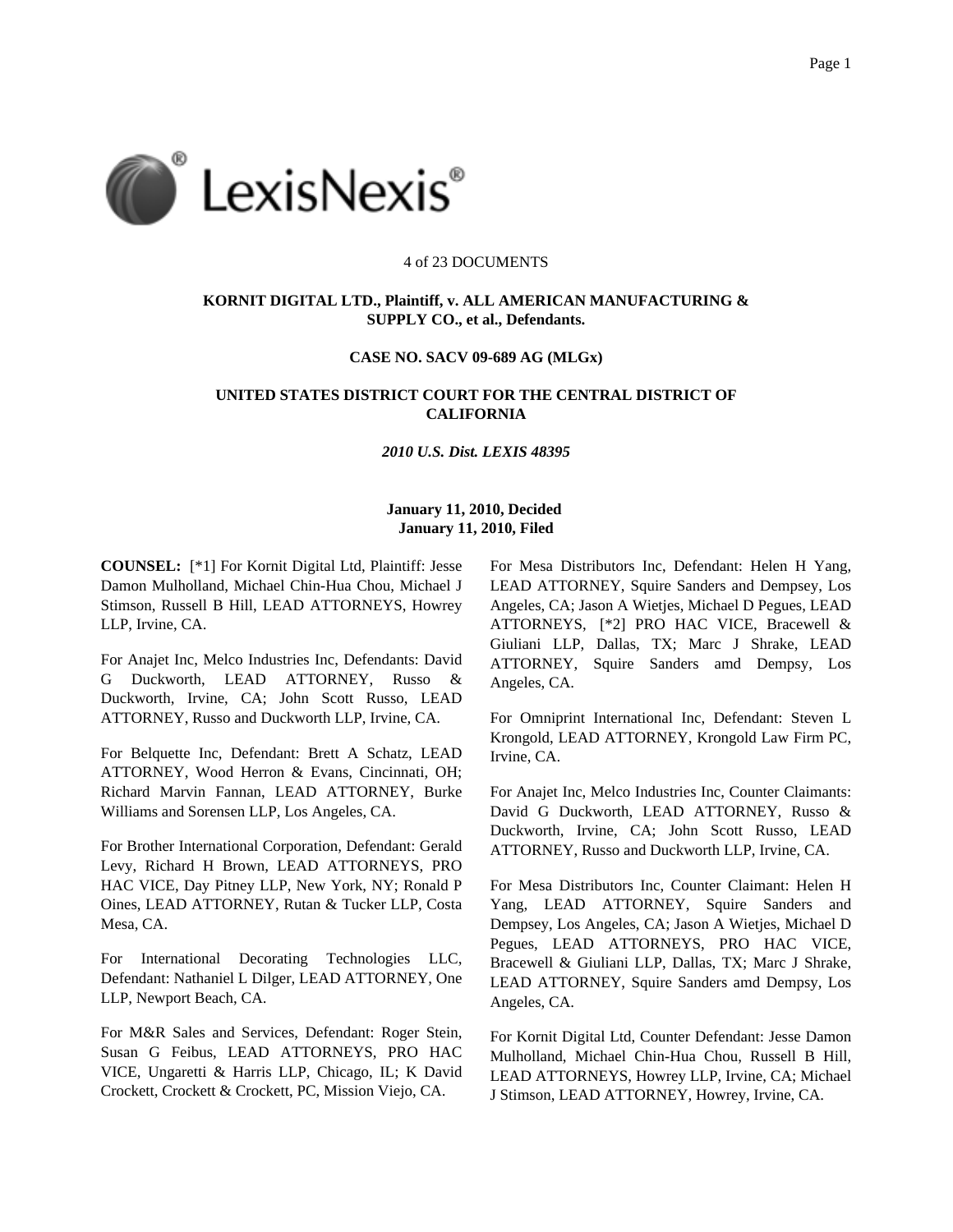For M&R Sales and Services, Counter Claimant: Roger Stein, Susan G Feibus, LEAD ATTORNEYS, PRO HAC VICE, Ungaretti & Harris LLP, Chicago, IL; K David Crockett, Crockett & Crockett, PC, Mission Viejo, CA.

For Brother International Corporation, Counter Claimant: Gerald Levy, LEAD ATTORNEY, [\*3] PRO HAC VICE, Day Pitney LLP, New York, NY; Ronald P Oines, LEAD ATTORNEY, Rutan & Tucker LLP, Costa Mesa, CA.

For International Decorating Technologies LLC, Counter Claimant: Nathaniel L Dilger, LEAD ATTORNEY, One LLP, Newport Beach, CA.

For Mesa Distributors Inc, Counter Claimant: Helen H Yang, LEAD ATTORNEY, Squire Sanders and Dempsey, Los Angeles, CA; Jason A Wietjes, Michael D Pegues, LEAD ATTORNEYS, Bracewell & Giuliani LLP, Dallas, TX.

**JUDGES:** Andrew J. Guilford, United States District Judge.

**OPINION BY:** Andrew J. Guilford

#### **OPINION**

## **ORDER GRANTING DEFENDANT BROTHER INTERNATIONAL CORPORATION'S REQUEST TO REEXAMINE THE PATENT-IN-SUIT**

This case involves allegations of patent infringement. Defendant Brother International Corporation ("BIC") filed a Motion to Stay Pending BIC's Request to Reexamine the Patent-in-Suit ("Motion"). After considering all papers and arguments submitted, BIC's Motion is GRANTED.

### **BACKGROUND**

Plaintiff Kornit Digital, Ltd. ("Plaintiff") filed its Complaint, asserting claims of patent infringement against BIC and eleven other Defendants. Plaintiff alleges that the Defendants each infringed Plaintiff's Patent, entitled "Method for Image Printing on a Dark Fabric Piece," *United States Patent Number 7,134,749* [\*4] (the "*'749 Patent*"). BIC was served with the Complaint on September 23, 2009. BIC notified Plaintiff on October 2, 2009, of BIC's intent to file a patent reexamination

request with the United States Patent and Trademark Office ("PTO"). (Declaration of Gerald Levy supporting BIC's Motion ("Levy Decl.") P 9.) Shortly thereafter, Plaintiff and BIC entered settlement negotiations, and due to those settlement negotiations agreed that BIC would have an extension of time to file its answer, and that BIC would not file its reexamination request with the PTO. (Declaration of Richard H. Brown supporting BIC's Motion ("Brown Decl.") P 9.) By November 30, settlement negotiations had fallen through, and BIC filed the reexamination request with the PTO. (Brown Decl. PP 5, 6.) BIC now moves for a stay pending the outcome of its reexamination request.

### **LEGAL STANDARD**

Patent reexamination is a process allowing any person to request that the PTO reexamine the patentability of an unexpired United States patent. *35 U.S.C. § 302*. "Courts are not required to stay judicial proceedings pending re-examination of a patent." *Nanometrics, Inc. v. Nova Measuring Instruments, Ltd., No. C 06-2252 SBA, 2007 U.S. Dist. LEXIS 18785, 2007 WL 627920, at \*1 (N.D. Cal. Feb. 26, 2007)* [\*5] ; *see also Ethicon, Inc. v. Quigg, 849 F.2d 1422, 1426-27 (Fed. Cir. 1988)*. But "[t]here is 'a liberal policy in favor of granting motions to stay proceedings pending the outcome' of re-examination, especially in cases that are still in the initial stages of litigation and where there has been little or no discovery." *Nanometrics, 2007 U.S. Dist. LEXIS 18785, 2007 WL 627920, at \*1* (citing *ASCII Corp. v. STD Entm't USA, Inc., 844 F.Supp. 1378, 1381 (N.D.Cal.1994))*; *see also Robert H. Harris Co. v. Metal Mfg. Co., 19 U.S.P.Q.2d 1786, 1788 (E.D.Ark.1991)* ("[t]he legislative history surrounding the establishment of the reexamination proceeding evinces congressional approval of district courts liberally granting stays"); *Proctor & Gamble Co. v. Kraft Foods Global, Inc., 549 F.3d 842, 849 (Fed. Cir. 2008)* (noting that the Federal Circuit has "consistently recognized the inherent power of the district courts to grant a stay pending reexamination of the patent").

Courts consider the following factors when determining whether to stay a case pending reexamination: "(1) whether discovery is complete and whether a trial date has been set; (2) whether a stay will simplify the issues in question [ $*6$ ] and trial of the case; and (3) whether a stay would unduly prejudice or present a clear tactical disadvantage to the nonmoving party."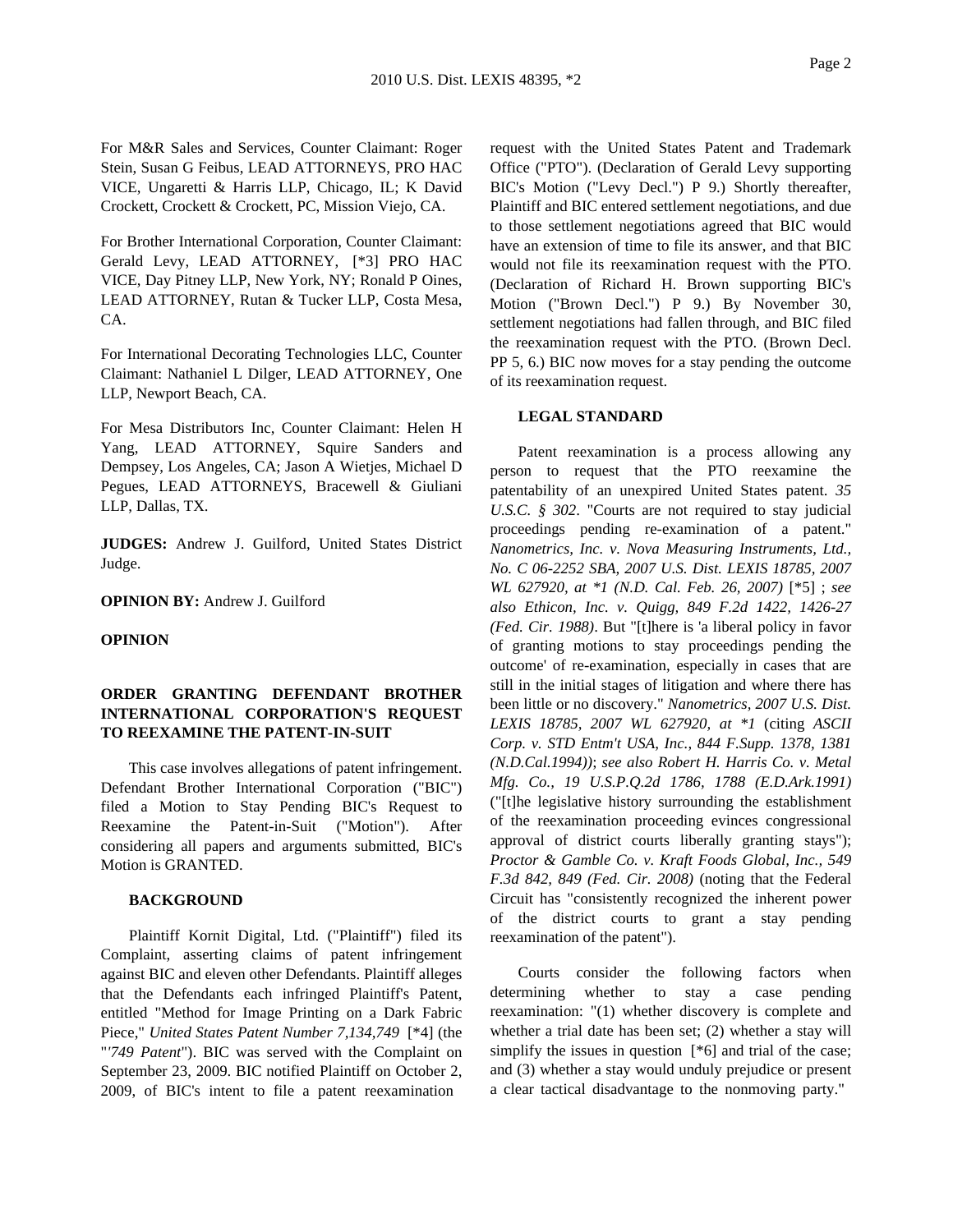*Telemac Corp. v. Teledigital, Inc., 450 F. Supp. 2d 1107, 1111 (N.D. Cal. 2006)* (citing *In re CygnusTelecommunications Technology, LLC, Patent Litig., 385 F. Supp. 2d 1022, 1023 (N.D. Cal. 2005)*.

#### **ANALYSIS**

### **1. STAGE OF LITIGATION**

As noted, the first factor concerning a stay pending reexamination is "whether discovery is complete and whether a trial date has been set." *Telemac, 450 F. Supp. at 1111*. This factor weighs in favor of a stay when the case is in the early stages of litigation. *See, e.g., Nanometrics, 2007 U.S. Dist. LEXIS 18785, 2007 WL 627920, at \*2* (granting stay where parties had only exchanged initial disclosures); *ASCII Corp. v. STD Entm't USA, Inc., 844 F. Supp. 1378, 1381 (N.D. Cal. 1994)* (granting stay when parties has undertaken little or no discovery).

In this case, a scheduling conference is set for January 11, 2010, the same day as the hearing on this Motion. The parties have not exchanged initial disclosures, and only some Defendants have filed answers to the Complaint.

Plaintiff argues that this factor should not weigh in favor of a stay because BIC delayed in [\*7] filing its reexamination request. This argument fails. First, Plaintiff cites no legal authority for the premise that a defendant's delay in filing a reexamination request should weigh against a stay pending PTO reexamination. Second, even if an unreasonable delay in filing a reexamination request were to weigh against stay, the Court cannot find on these facts that BIC delayed. Although Plaintiff sent a "courtesy copy of its Complaint" (Opp'n 6:4) in June 2009, Plaintiff did not actually serve BIC with the Complaint until September 23, 2009. On October 2, 2009, BIC notified Plaintiff of BIC's intent to file the patent reexamination request. BIC waited until November 30, 2009 to file the reexamination request because, in the context of efforts to settle the case, the parties agreed that BIC would have a 60-day extension to answer the Complaint, and BIC would not file its reexamination request during the extension of time. (Levy Decl. P 9.) The asserted "delay" here was caused by Plaintiff's own delay in serving BIC, as well as its contractual agreement with BIC.

Because the case is in its infancy, discovery has not

yet started, and a trial date has not been set, this factor weighs in [\*8] favor of stay.

#### **2. SIMPLIFICATION OF ISSUES IN QUESTION**

The second factor is whether a stay will simplify the issues in question and trial of the case. *Telemac, 450 F. Supp. at 1111*. In cases where the reexamination request relates to the only patent alleged to have been infringed, "[w]aiting for the outcome of the re-examination could eliminate the need for trial if the claims are cancelled or, if the claims survive, facilitate the trial by providing the Court with the opinion of the PTO and clarifying the scope of the claims." *Nanometrics, 2007 U.S. Dist. LEXIS 18785, 2007 WL 627920, at \*3*.

Because there is only one patent at issue in this case, the result of a PTO reexamination would be particularly helpful to the Court in clarifying the scope of the claims in the *'749 Patent*. If the PTO determines that some or all of the claims in the *'749 Patent* are invalid, Plaintiff's patent infringement claims will be moot to the extent they rely on the invalidated *'749 Patent* claims, thus conserving the resources of the Court and all parties. If, on the other hand, all of the *'749 Patent* claims survive, the Court (and Plaintiff) would have the benefit of the PTO's finding of validity. *See Nanometrics, 2007 U.S. Dist. LEXIS 18785, 2007 WL 627920, at \*3* [\*9] ("if the PTO upholds the validity of the re-examined patent, this is strong evidence that a district court must consider in assessing whether the party asserting invalidity has met its burden of clear and convincing evidence"). In sum, the PTO findings will simplify this matter regardless of whether or not the *'749 Patent* claims are invalidated or upheld.

Plaintiff argues that a stay will not simplify this matter "because BIC's reexamination request has no preclusive effect on the other Defendants in this case who are not parties to the reexamination proceeding." (Opp'n 1:26-28.) But Plaintiff fails to recognize that a finding by the PTO that causes any of the *'749 Patent* claims to be invalidated or amended would necessarily alter the infringement claims based on the *'749 Patent*. *See Nanometrics, 2007 U.S. Dist. LEXIS 18785, 2007 WL 627920, at \*2* ("a decision by the PTO that the re-examined claims of an issued patent are canceled as unpatentable renders the claims unenforceable in the pending litigation and in any future disputes") (citing *35 U.S.C. § 307(a)*).